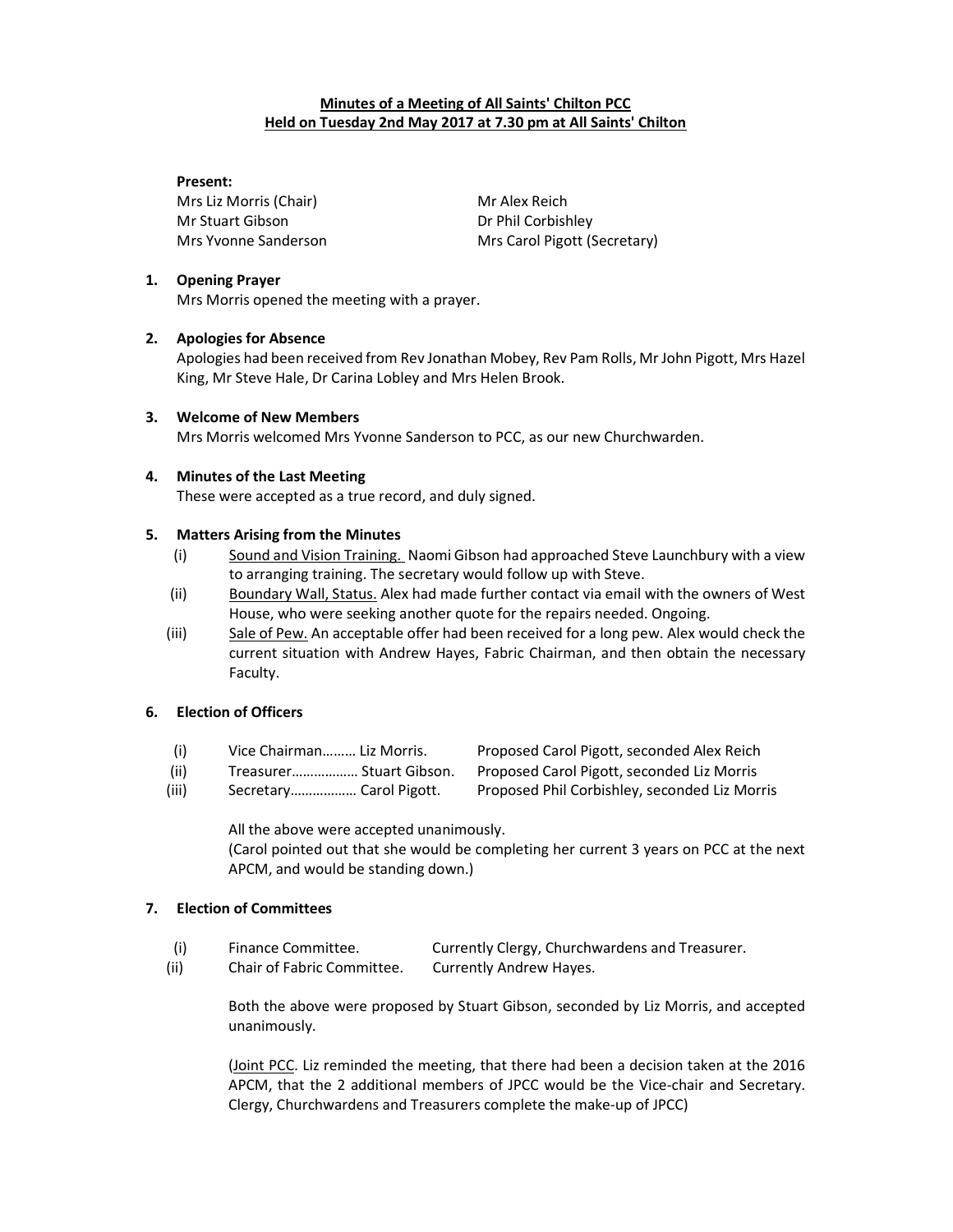### 8. Election of PCC Representatives

- (i) Village Hall Management Committee……………………. Liz was prepared to liaise, with Alex.
- (ii) Stewardship/Gift Aid Secretary……………………………….Treasurer
- (iii) Electoral Roll Officer…………………………………………….….Gordon Cowan
- (iv) Mrs Yvonne Sanderson had been elected as sidesman at the APCM
- (v) Health and Safety Representative…………………………….Alex would approach someone suggested at the meeting.

The above were proposed by Stuart Gibson, seconded by Carol Pigott, and accepted unanimously.

### 9. Appointment of People for Tasks

The list had been produced for information/confirmation of agreement to continue. Most tasks on the list had been allocated and agreed by the volunteers. Vacancies remaining are:

Stride and Ride co-ordinator. Carol would arrange for an advertisement to be put in the notices and broadsheet.

Wedding/funeral flowers co-ordinator. Not strictly necessary.

Clock Maintenance. Liz would speak with Gill Benn, regarding instructions that David had been writing up for Stuart.

(PCC had been saddened by the unexpected death of David Benn, who had tended the clock for many years. He had shown Stuart something of its workings, and it was possible that Stuart could check it out occasionally, but had not been shown how to move it on, or back, an hour. He did know of the Cumbria Clock Company, who might be able to assist, in case of difficulties)

Health and Safety Representative...see above, 8(v).

### 10. Committee Reports

- (i) Finance Stuart Gibson reported on the Accounts. There was still a deficit of £7,800 in the Path Fund, which would have to be re-visited. Yvonne asked if some specific fund-raising could be done to fill this gap. It was unlikely that we would be able to top-up the Parish Share, as pledged income was down on the budget expectations, and we had recently lost a couple of regular donors. Stuart believed something would need to be done before the end of the year. Churchyard maintenance had just incurred a bill for £2,000 for the essential work, felling the trees. However, the Children and Families Worker's Fund was very healthy. Carol thanked Stuart for all his hard work on the Accounts, especially with our PCC meetings being so early in the month, giving him little time to prepare.
- (ii) Fabric Andrew Hayes had provided his "Fabric Snapshot", which had been circulated.
	- a) The Rail at Chancel Step was to be modified slightly. Alex would consult with Andrew on the current situation. PCC felt we should go ahead with the installation as soon as possible.
	- b) Re-positioning of Noticeboard is in hand.
	- c) Peal Board Stuart said that this was in progress. He had received a quote, and it would be funded independently of church funds. He explained that a peal consisted of 5,000 changes, and this peal had been in memory of Alec Samler, who had been Tower Captain for many years.